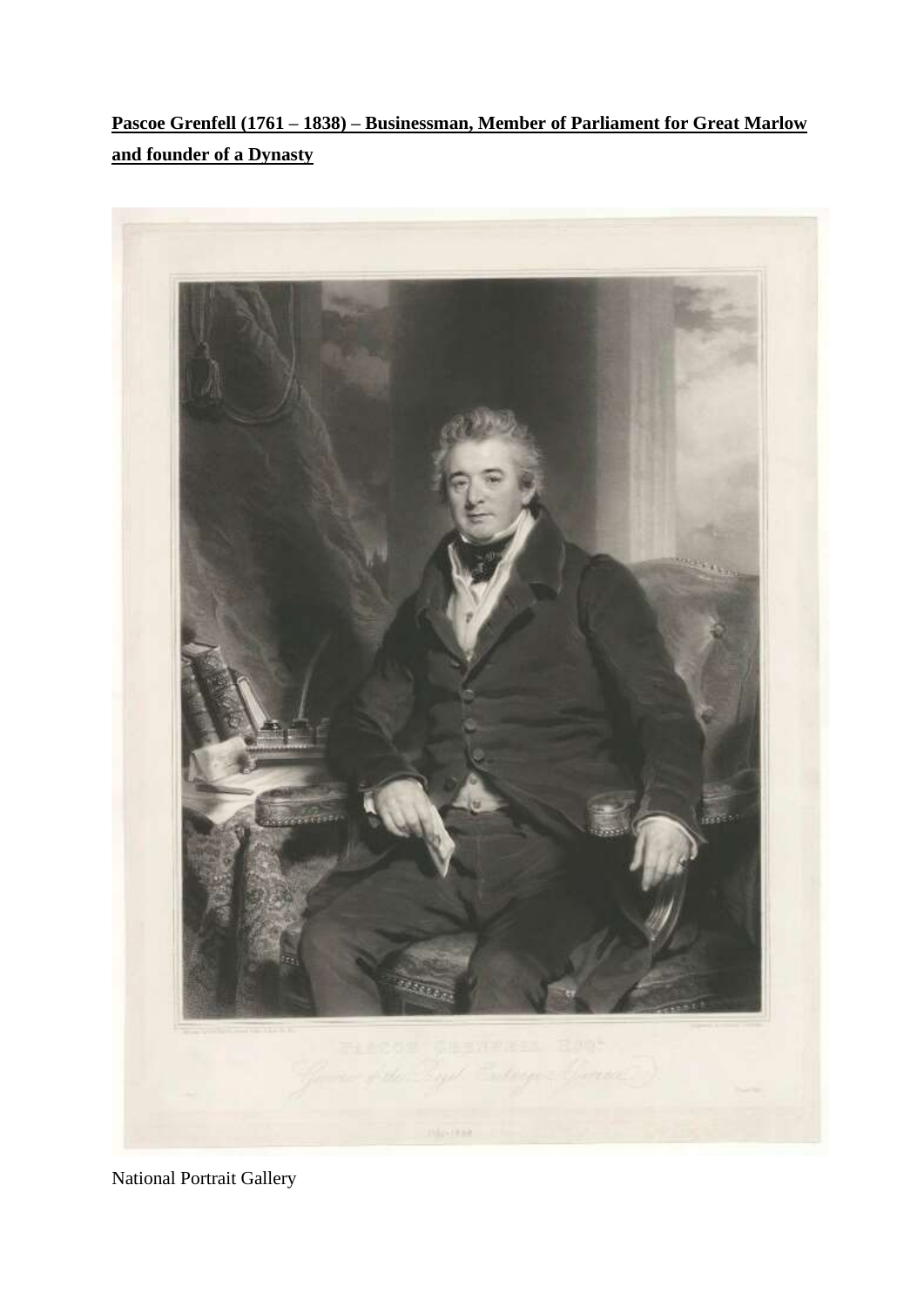Pascoe Grenfell was a Whig MP for Great Marlow from 14 December 1802 to 29 February 1820 and for Penryn in Cornwall from 9 March 1820 to 2 June 1826. His involvement with Marlow came through his relationship with the Williams family who at one point dominated the copper industry in Britain and who dominated property and politics in Marlow from 1790 to 1885. Although initially junior to the Williams family, Grenfell became wealthy in his own right and founded a successful business and political dynasty.

Pascoe Grenfell was born in Marazion in Cornwall and was baptised in the local church on 24 September 1761. His father, also Pascoe Grenfell, was a merchant in London and became commissary to the states of Holland. After studying at the grammar school in Truro the younger Pascoe Grenfell joined his father and uncle in business in London.

In 1786 he married his cousin, Charlotte Granville, and had three sons and a daughter. The eldest son Pascoe Granville Grenfell, a second son who died in infancy and a third son, Charles Pascoe Grenfell, born in 1790 shortly before Charlotte's death. After he became established with the Williams family, and purchased Taplow House, in 1798 he married Georgina St Leger, the daughter of the 1<sup>st</sup> Viscount Doneraile with whom he had 13 children before her death in 1818. Georgina and her last daughter, who had died a few months earlier, were the first burials in the Grenfell vault in Old Taplow Churchyard which now contains 25 members of the family and was last used in 1974. Grenfell became estranged from his eldest son although they appear to have been reconciled since he was buried in the Grenfell vault.

As well as his involvement in politics and business, as a Trustee, Pascoe Grenfell also played a significant role in the re-building of the Royal Theatre, Drury Lane.

Pascoe Grenfell had a long life for the time and died at 38 Belgrave Square in London on 23 January 1838 at the age of 76.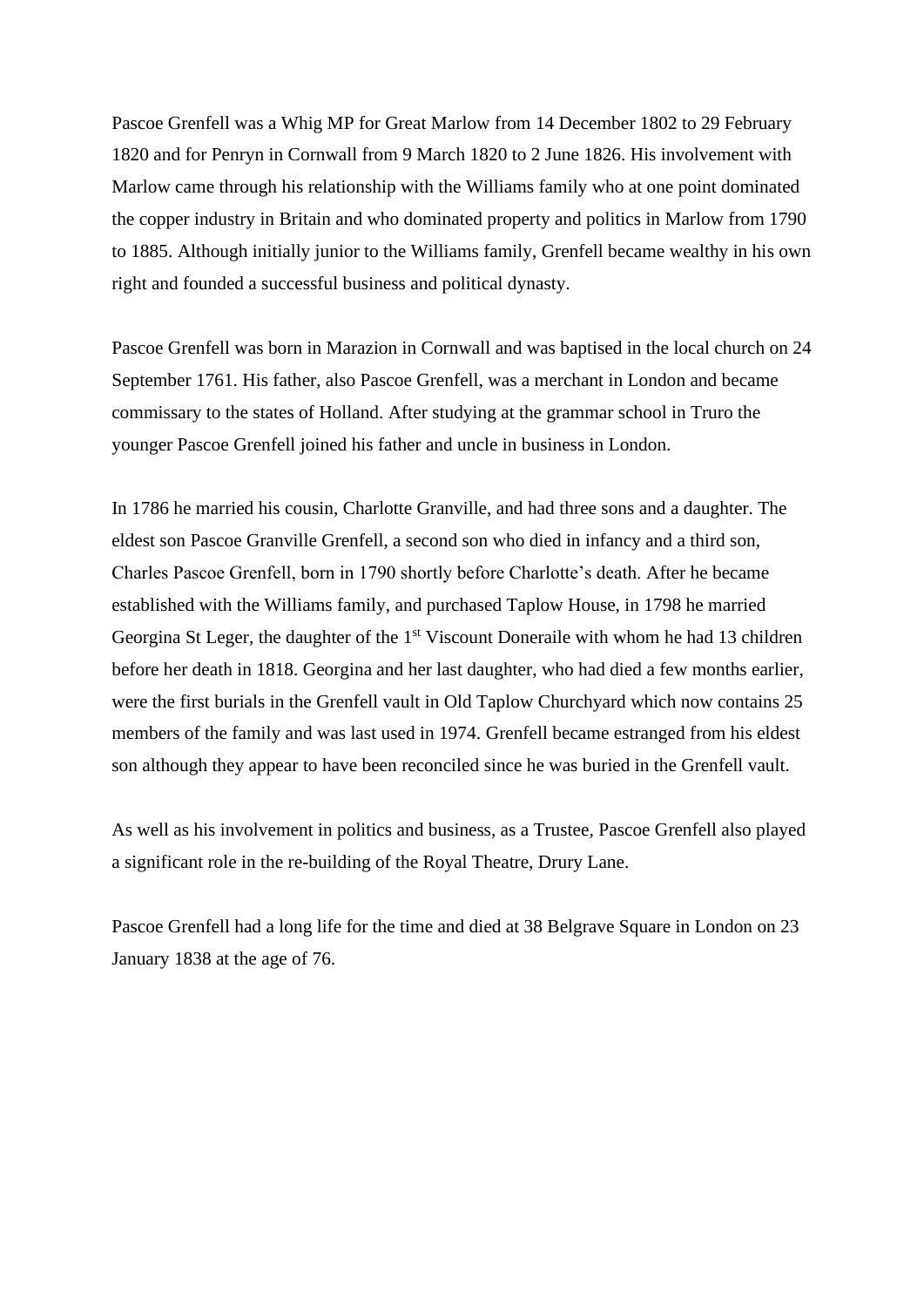

Portrait of Georgina St Leger and her son Pascoe St Leger Grenfell – Duke University Library



Taplow House (now a hotel)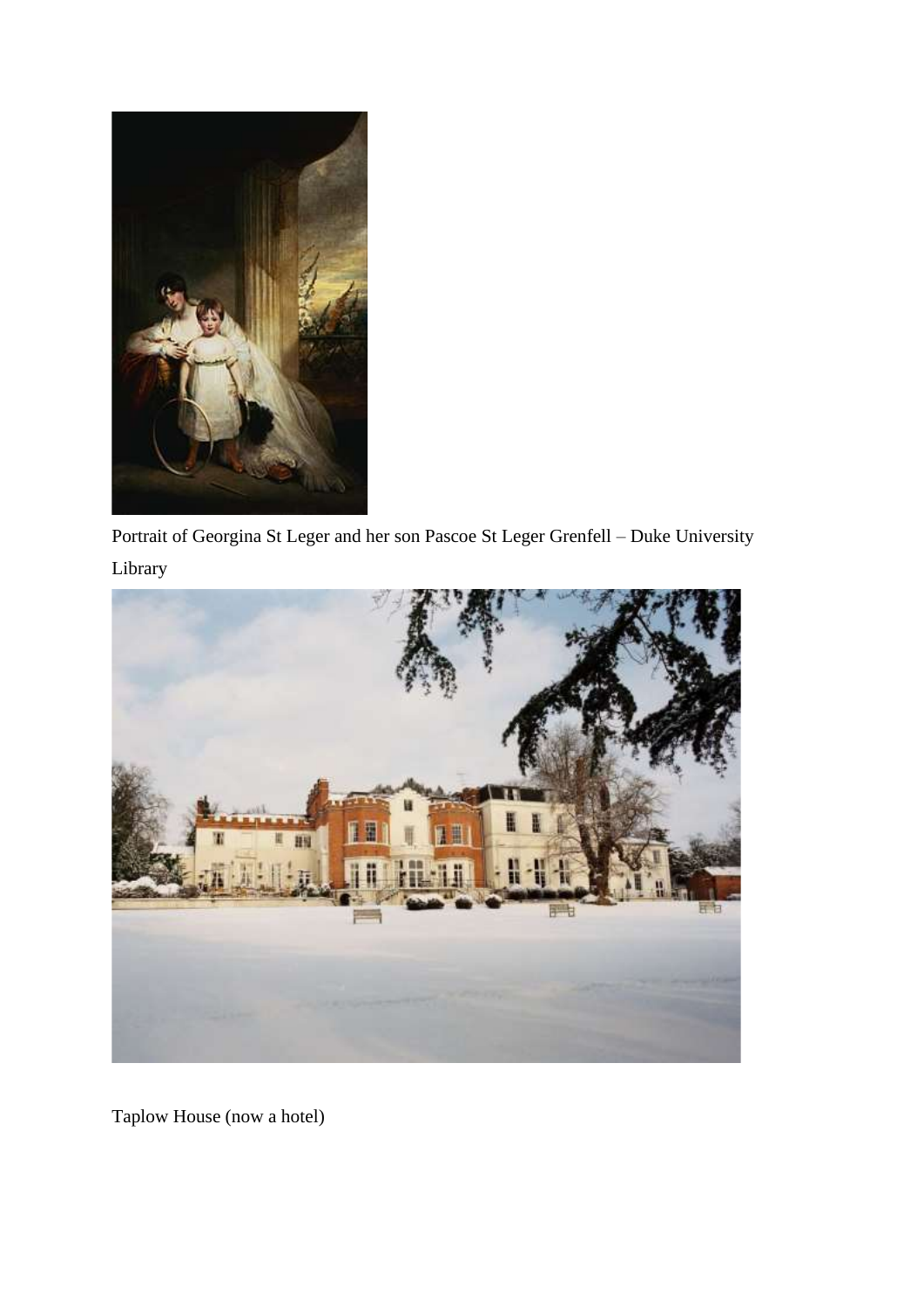

Grenfell vault in Old Taplow Churchyard

## **Pascoe Grenfell and the Williams family**

By 1783 he was established as a merchant at Charlotte Row near Mansion-House Street in London and by 1785 he was already closely involved with Thomas Williams. Harris, the biographer of Thomas Williams, describes Grenfell as 'Williams' outstanding subordinate'. Nevertheless, although he joined Thomas Williams and his son, Owen Williams, in business, represented them in the sales of their products in continental Europe and became a partner of Owen Williams, Pascoe Grenfell maintained his own independent family business throughout. He also acted as a personal representative for Lord Uxbridge in the councils of the Mona Mines Organisation in a situation where there was potential conflict with the interests of the Williams family.

From 1794 until 1799, Grenfell and Owen Williams formed a partnership to buy Cornish ore outside the normal purchasing system then in place. These purchases supplemented the diminished yield from Anglesey on which Thomas Williams had previously relied and produced about 200 to 300 tons of fine copper per year. To what extent this was a strategy by Thomas Williams to circumvent the normal purchasing processes is less clear. Williams role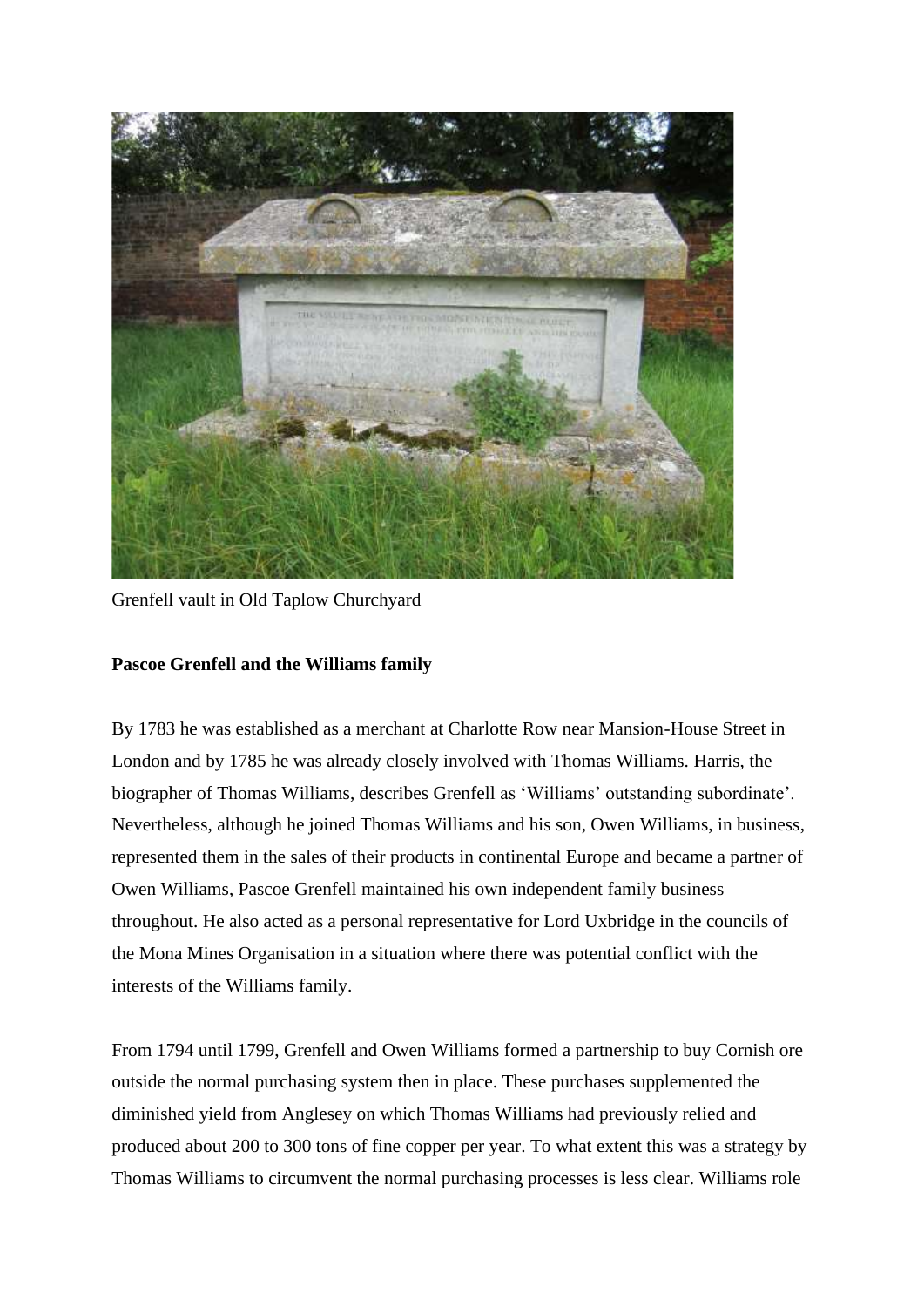in the copper industry was controversial and the focus of a Parliamentary enquiry in 1799 but by then he no longer had the near monopoly power in copper supply he had enjoyed in 1792.

After the death of Thomas Williams in 1802 Pascoe Grenfell continued in partnership with Owen Williams. In 1803 the partnership of Williams and Grenfell bought the works of the Parys Company at Upper Bank, Swansea and probably the Middle Bank works of the Stanley Company at the same time. In 1810 they became the London corresponding house for the Chester Bank. As copper related assets were gradually disposed of, in 1814 Grenfell returned £60,000 to shareholders in the Parys and Stanley Company. By 1825 the Williams family had retired from the copper business but the Grenfell family carried on their involvement in south Wales where they became increasingly important.

Pascoe Grenfell was reportedly a difficult man and although they had been partners for many years he and Owen Williams fell out in 1829 over borrowing Grenfell had made on behalf of their previously joint copper business without consulting him. As a result Williams vowed 'never [to] make up with him'. He also had a long running disagreement with his eldest son Pascoe Granville Grenfell, so that he bequeathed his copper business to his second son Charles Pascoe Grenfell. Since Pascoe Granville was eventually buried in the family vault it seems likely, however, that they were eventually reconciled.

## **Pascoe Grenfell as a Member of Parliament**

After Pascoe Grenfell became principal managing partner of the Williams concerns he purchased Taplow House which gave him a base in this area.

In 1802 Great Marlow had two Members of Parliament, Thomas Williams, a Tory, and Owen Williams, his son, a Whig. There was no secret ballot so the small number of voters were subject to pressure as to how they voted. Since the Williams family owned much of the housing in Great Marlow they were, effectively, able to choose the two MPs. When Thomas Williams died in 1802 Pascoe Grenfell, who stood as a Whig, was elected to replace him unopposed.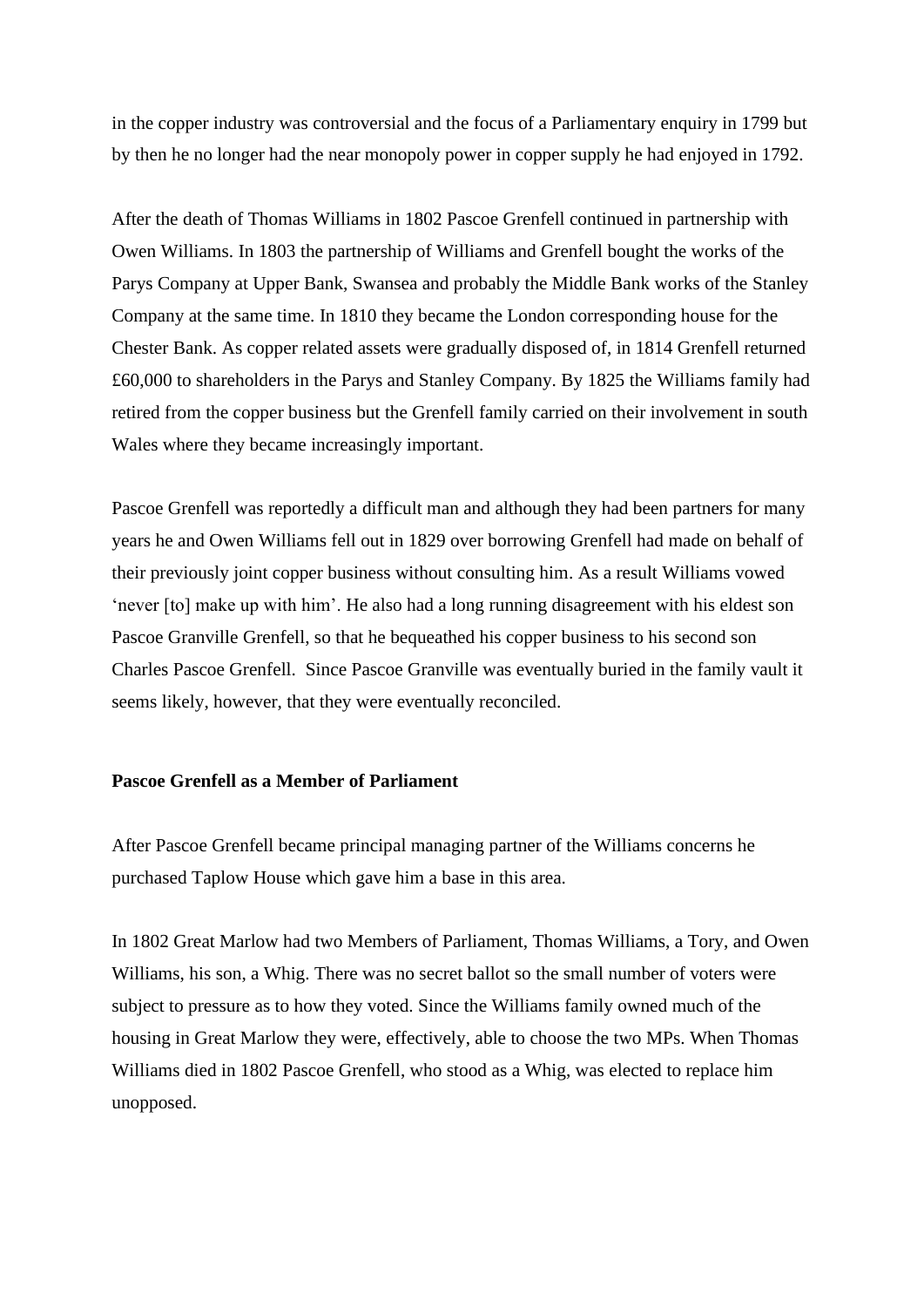Grenfell remained as MP for Great Marlow, along with Owen Williams, until the elections of 1820 when he was replaced by Thomas Peers Williams, the son of Owen Williams, so that at that point Great Marlow was again represented by a Williams father and son. Thomas Peers Williams initially stood as a Whig candidate in 1820 but by 1832, when his father had retired from Parliament, he had switched to the Tory party. At the 1820 election Pascoe Grenfell stood for the Whigs and was elected in Penryn in Cornwall which he represented until 1826.

In Parliament Grenfell spoke with considerable expertise on financial matters and in particular the role of the Bank of England. Due to his efforts the Bank of England was required to publish accounts to all interested parties. In 1816 he published two of the speeches he made in 1814 on financial matters and these are still available to purchase today. He also spoke against the workings of the recently introduced Income Tax. While the copper industry benefitted from the slave trade and his predecessor and business associate, Thomas Williams, voted to maintain the slave trade, Pascoe Grenfell was a close friend of William Wilberforce and a passionate supporter of the abolition of the slave trade and the emancipation of slaves.

## **The Descendants of Pascoe Grenfell**

Pascoe Grenfell's interest in politics, finance and the Bank of England was shared by a number of his descendants several of whom became Members of Parliament and either the Governor or a Director of the Bank of England. Several of his descendants were elevated to the peerage.

Pascoe Grenfell's son, Charles Pascoe Grenfell (1790 – 1867), became a Liberal Member of Parliament for Preston from 1847 to 1852 and 1857 to 1865, and a Director of the Bank of England from 1830 to 1864. He also became head of the copper business on his father's death.

Pascoe Grenfell's son, Pascoe St Leger Grenfell (1798 – 1879), was a businessman who inherited part of Pascoe Grenfell and Sons after his father's death. After the abolition of slavery in 1833 he claimed compensation for 347 slaves on the island of Jamaica. There is no indication that he owned any slaves directly but rather that he was claiming on behalf of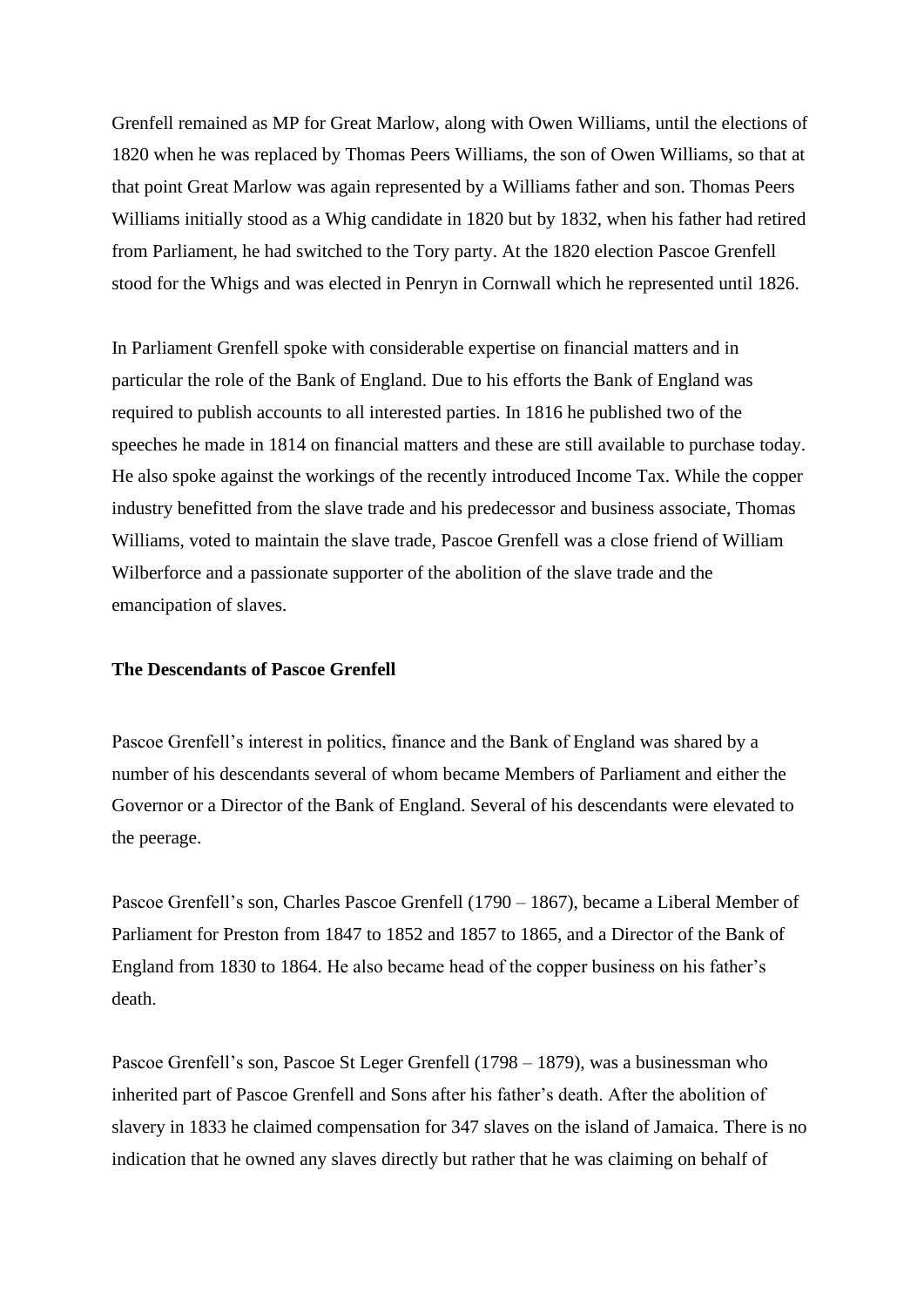someone or some organisation as a trustee for the 131 slaves, and that he was a mortgagee owed a debt against which 216 slaves and perhaps a plantation were collateral.

Pascoe Grenfell's daughter, Marianne Grenfell (1802 – 1892), married George Glyn, later 1<sup>st</sup> Baron Wolverton, who became the Liberal Member of Parliament for Kendal from 1847 to 1868.

Pascoe Grenfell's daughter, Caroline Temple Grenfell (1809 – 1886), was the third wife of John Ashley Warre who was the Member of Parliament for Lostwitheil from 1812 to 1818, Taunton from 1820 to 1826, Hasting from 1831 to 1834 and Ripon 1857 to 1860. He was a founder member of the Society for the Prevention of Cruelty to Animals in 1824 which subsequently received royal patronage from Queen Victoria and in 1840 became the RSPCA.

Pascoe Grenfell's daughter, Frances Eliza Grenfell (1814 – 1891), was a writer who married Charles Kingsley who, among other things, was social reformer and writer. In 1863 he wrote *The Water-Babies, a Fairy Tale for a Land Baby* about a boy chimney sweep. Interestingly Pascoe Grenfell, during his time as an MP had been concerned with legislation in the House of Commons to regulate the activities of chimney sweeps.

His grandson, Charles William Grenfell (1823 – 1861), son of Charles Pascoe Grenfell, became the Liberal Member of Parliament for Sandwich from 1847 to 1852 and for Windsor from 1852 to 1859.

His grandson, Henry Riversdale Grenfell (1824 – 1902), son of Charles Pascoe Grenfell, became a Liberal Member of Parliament for Stoke-upon-Trent from 1862 to 1868 and then Deputy Governor of the Bank of England and eventually Governor of the Bank of England from 1881 to 1883.

His grandson, Field Marshall Francis Wallace Grenfell (1841 – 1925), later 1<sup>st</sup> Baron Grenfell, son of Pascoe St Leger Grenfell, was a military man who commanded forces in various battles in Africa and who rose to become Governor of Malta and later Commander in Chief, Ireland. Grenfell Road in London was named after him which in turn gave the now infamous Grenfell Tower its name.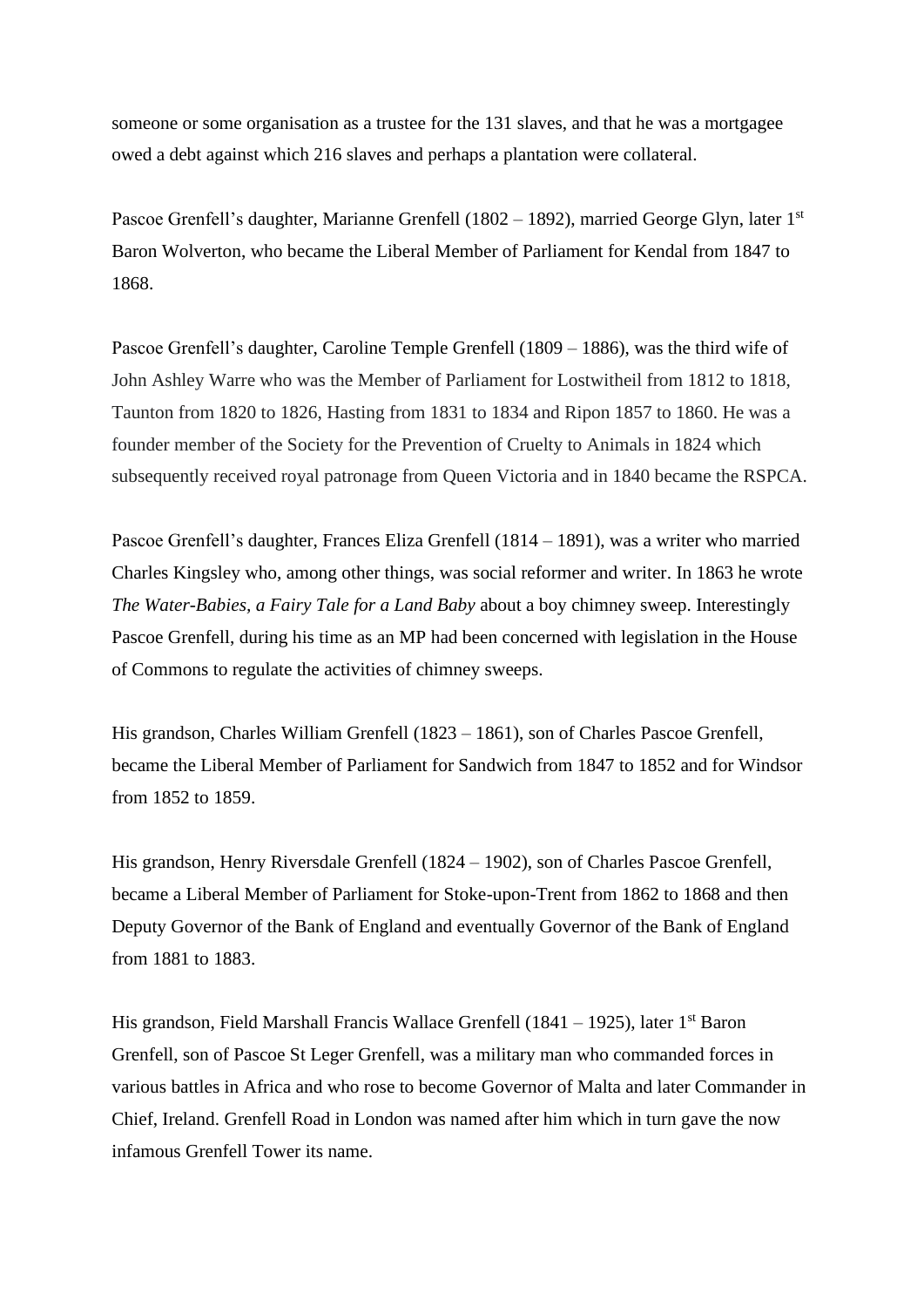His grandson, Sydney Carr Glyn (1835 – 1916), son of Marianne Grenfell, became a Liberal Member of Parliament for Shaftesbury from 1880 to 1885.

His grandson, Pascoe Charles Glyn (1833 – 1904), son of Marianne Grenfell, became a Liberal Member of Parliament for Dorset East from December 1885 until July 1886.

His grandson, Edward Carr Glyn (1843 – 1928), son of Marianne Grenfell, was somewhat unusual among his descendants and instead of becoming a banker and politician became the Anglican Bishop of Peterborough from 1897 to 1916. As we will see below, however, his son did enter politics and continue the family tradition.

His great grandson, William Henry Grenfell (1855 – 1945), later  $1<sup>st</sup>$  Baron Desborough, son of Charles William Grenfell, is probably his most famous descendant. He was an outstanding sportsman and rowed for Oxford in the 1877 and 1878 boatraces then went on to become President of the Oxford Boat Club in 1879. In 1906 he won the silver medal for fencing at the Intercalated Games in Athens and in 1908 was the president of the Olympic Games held in London. He was the President of the Amateur Fencing Association, Marylebone Cricket Club and the Lawn Tennis Association. He also enjoyed mountaineering, swimming, fishing and big-game hunting. More locally, he was the first captain of the Maidenhead Rowing Club and a founder member and first President of the Maidenhead Golf Club where he is commemorated to this day with the annual Grenfell Cup.

As a Liberal Member of Parliament he sat for Salisbury from 1880 to 1882 and from 1885 to 1886 and then for Hereford from 1892 to 1893 when he resigned rather than support Gladstone's Second Irish Home Rule Bill. He returned as a Conservative Member of Parliament for High Wycombe from 1900 to 1905 when he was raised to the peerage as 1<sup>st</sup> Baron Desborough. He was also Mayor of Maidenhead in 1895 and 1896. Desborough College in Maidenhead is named after him.

Pascoe Grenfell's great grandson, Edward Charles Grenfell (1870 – 1941), later 1<sup>st</sup> Baron St Just, son of Henry Riversdale Grenfell. He was the Unionist member of Parliament for the City of London from 1922 to 1935 when he was raised to the peerage as 1st Baron St Just. He was also a Director of the Bank of England from 1905 to 1940.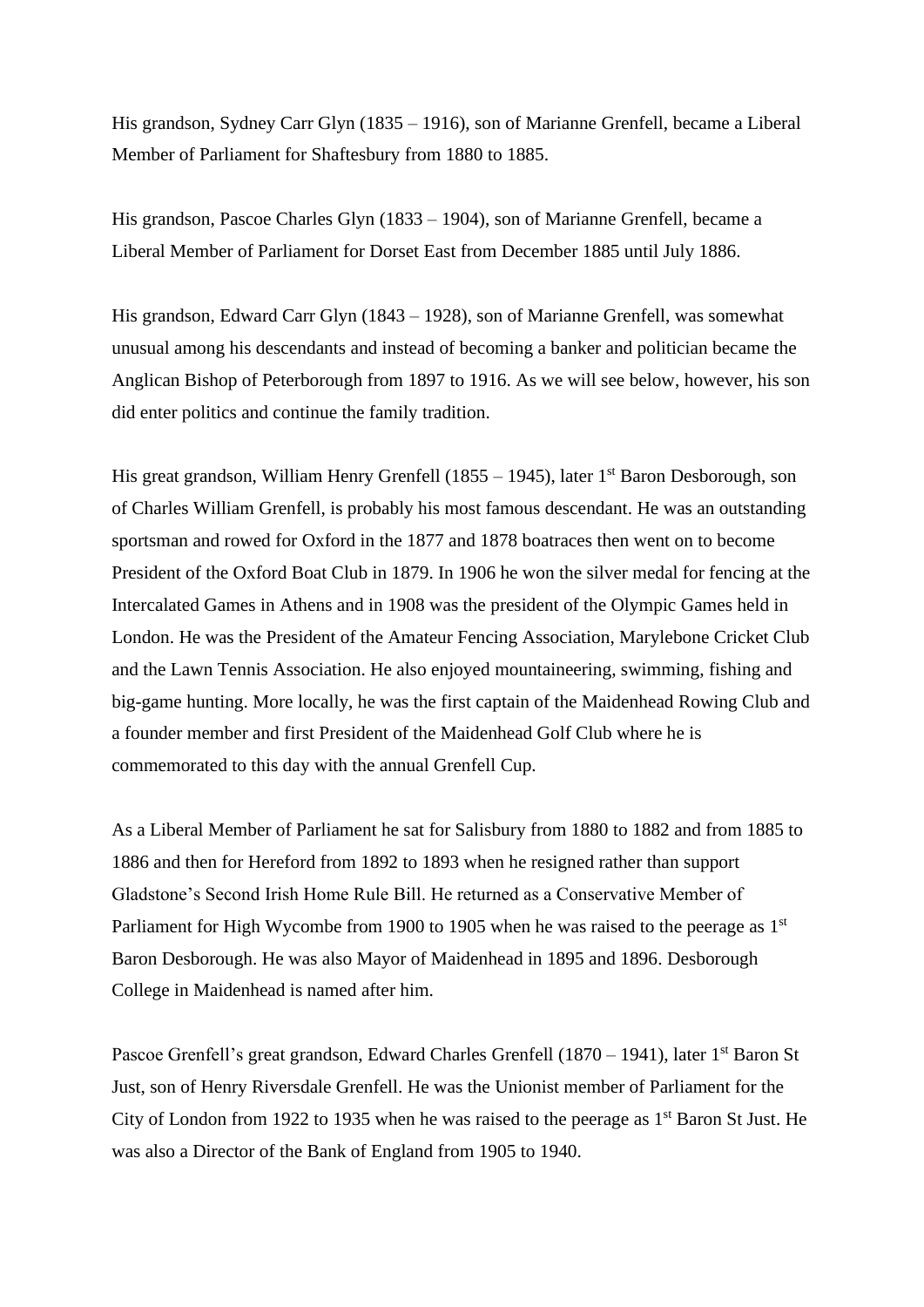His great grandson, Ralph George Campbell Glyn (1884 – 1960), later 1<sup>st</sup> Baron Glyn, son of Edward Carr Glyn. He was the Unionist Member of Parliament for Clackmannan and Eastern Stirlingshire from 1918 to 1922 and Conservative Member of Parliament for Abingdon from 1924 to 1953 when he was elevated to the peerage as  $1<sup>st</sup>$  Baron Glyn.

This document was written, May 2022, by Adam Baxter and includes information provided by Janet Smith. Any errors are, however, solely the responsibility of the author.

## **Bibliography**

- 'Biography of Pascoe Grenfell 1761-1838.' [<http://www.grenfellhistory.co.uk/biographies/pascoe\\_grenfell.php>](http://www.grenfellhistory.co.uk/biographies/pascoe_grenfell.php) [accessed 18 January 2022]
- 'Charles Grenfell (1790–1867)', *Wikipedia*, 2021 [<https://en.wikipedia.org/w/index.php?title=Charles\\_Grenfell\\_\(1790%E2%80%931867\)](https://en.wikipedia.org/w/index.php?title=Charles_Grenfell_(1790%E2%80%931867)&oldid=1024316690) [&oldid=1024316690>](https://en.wikipedia.org/w/index.php?title=Charles_Grenfell_(1790%E2%80%931867)&oldid=1024316690) [accessed 20 January 2022]
- 'Charles Grenfell (1823–1861)', *Wikipedia*, 2021 [<https://en.wikipedia.org/w/index.php?title=Charles\\_Grenfell\\_\(1823%E2%80%931861\)](https://en.wikipedia.org/w/index.php?title=Charles_Grenfell_(1823%E2%80%931861)&oldid=1024316697) [&oldid=1024316697>](https://en.wikipedia.org/w/index.php?title=Charles_Grenfell_(1823%E2%80%931861)&oldid=1024316697) [accessed 20 January 2022]
- 'Edward Carr Glyn', *Wikipedia*, 2022 [<https://en.wikipedia.org/w/index.php?title=Edward\\_Carr\\_Glyn&oldid=1066861134>](https://en.wikipedia.org/w/index.php?title=Edward_Carr_Glyn&oldid=1066861134) [accessed 20 January 2022]
- 'Edward Grenfell, 1st Baron St Just', *Wikipedia*, 2021 [<https://en.wikipedia.org/w/index.php?title=Edward\\_Grenfell,\\_1st\\_Baron\\_St\\_Just&oldi](https://en.wikipedia.org/w/index.php?title=Edward_Grenfell,_1st_Baron_St_Just&oldid=1024357054) [d=1024357054>](https://en.wikipedia.org/w/index.php?title=Edward_Grenfell,_1st_Baron_St_Just&oldid=1024357054) [accessed 20 January 2022]
- 'Francis Grenfell, 1st Baron Grenfell', *Wikipedia*, 2022 [<https://en.wikipedia.org/w/index.php?title=Francis\\_Grenfell,\\_1st\\_Baron\\_Grenfell&old](https://en.wikipedia.org/w/index.php?title=Francis_Grenfell,_1st_Baron_Grenfell&oldid=1066951479) [id=1066951479>](https://en.wikipedia.org/w/index.php?title=Francis_Grenfell,_1st_Baron_Grenfell&oldid=1066951479) [accessed 21 January 2022]
- 'George Glyn, 1st Baron Wolverton', *Wikipedia*, 2021 [<https://en.wikipedia.org/w/index.php?title=George\\_Glyn,\\_1st\\_Baron\\_Wolverton&oldi](https://en.wikipedia.org/w/index.php?title=George_Glyn,_1st_Baron_Wolverton&oldid=1024316633) [d=1024316633>](https://en.wikipedia.org/w/index.php?title=George_Glyn,_1st_Baron_Wolverton&oldid=1024316633) [accessed 20 January 2022]
- 'GRENFELL, Pascoe (1761-1838), of Taplow House, Bucks and 19 Charles Street, St James's, Mdx. | History of Parliament Online' [<https://www.historyofparliamentonline.org/volume/1820-1832/member/grenfell](https://www.historyofparliamentonline.org/volume/1820-1832/member/grenfell-pascoe-1761-1838)[pascoe-1761-1838>](https://www.historyofparliamentonline.org/volume/1820-1832/member/grenfell-pascoe-1761-1838) [accessed 23 January 2022]
- Grenfell, Pascoe, *Substance of a Speech Addressed to the House of Commons, on the 28th April 1814: On the Subject of Applying the Sinking Fund Towards Any Loans Raised for the Public Service* (Hardpress, 2019)